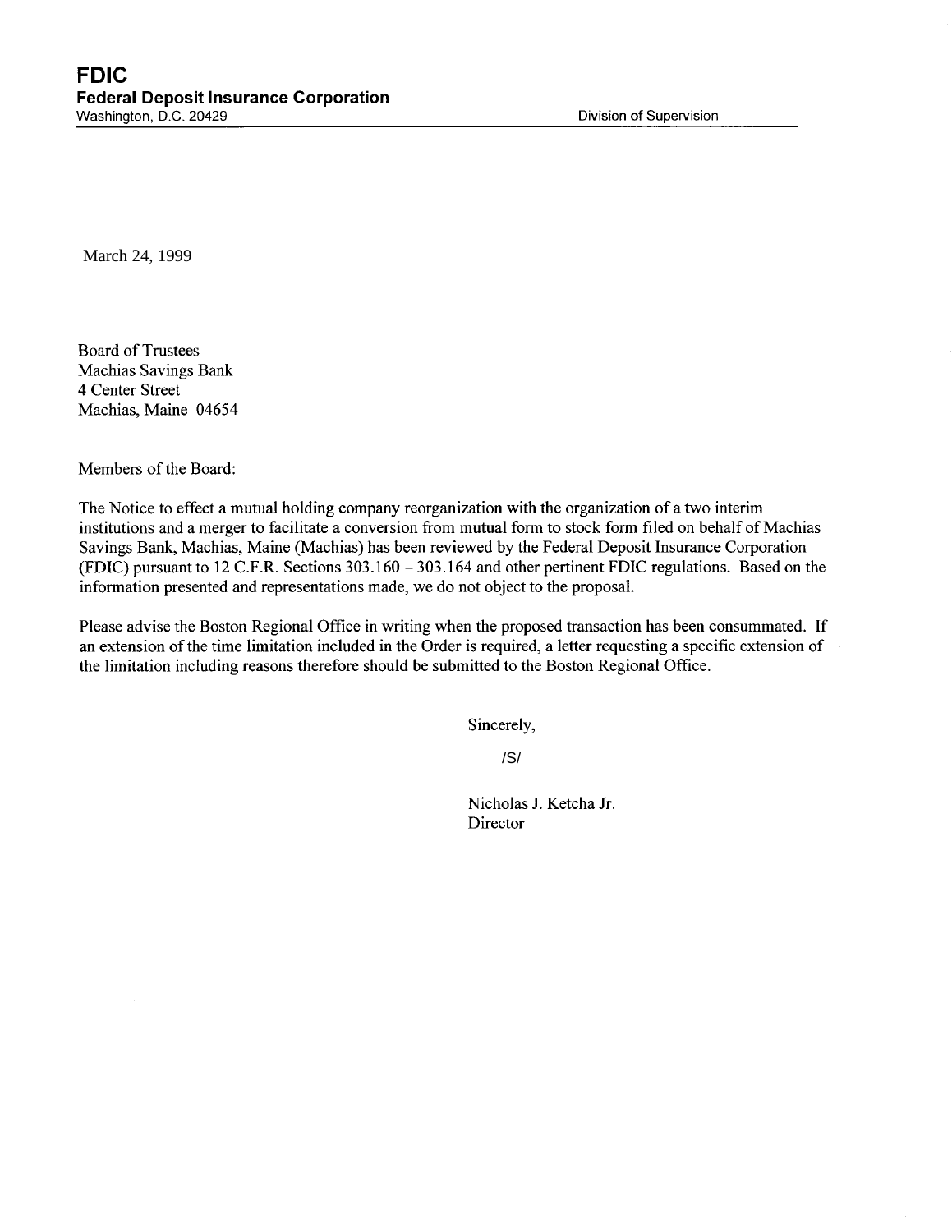## FEDERAL DEPOSIT INSURANCE CORPORATION

## RE: Machias Savings Bank Machias, Maine

## Applications for Federal Deposit Insurance and Consent to Merge

## ORDER AND BASIS FOR CORPORATION APPROVAL

Pursuant to Sections 5 and 18(c) and other provisions of the Federal Deposit Insurance Act (FDI Act), an application has been filed on behalf of Machias Savings Bank, Machias, Maine, (Mutual Bank), currently a mutually-owned, Bank Insurance Fund (BIF) member, state-chartered institution with total resources of  $$266,392,000$  and total deposits of  $$190,174,000$  as of June 30, 1998, for the FDIC's consent to merge with Machias Interim Two Savings Bank, Machias, Maine (Interim Two), a proposed new, interim, investorowned Maine universal bank. Also, applications for federal deposit insurance for Interim Two and for Machias Interim One Savings Bank, Machias, Maine have been filed.

This transaction is the result of Mutual Bank's plan of reorganization which, solely to facilitate this undertaking, includes:

- 1) Mutual Bank will organize Machias Interim One Savings Bank, an interim investor-owned universal bank (Interim One), as a wholly owned subsidiary and will transfer a substantial part of its assets and liabilities to Interim One.
- 2) Interim One will organize Machias Bancorp, Inc., a Delaware stock corporation (Stock Holding Company) as a wholly owned subsidiary.
- 3) Interim One will organize Interim Two as a separate wholly owned Maine universal bank subsidiary and will transfer the former assets and liabilities of the Mutual Bank to Interim Two.
- 4) Mutual Bank will convert to the capital stock form of organization by exchanging its charter for that of a Maine investor-owned universal bank (Stock Bank).
- 5) Interim Two will merge with Stock Bank, with the Stock Bank charter surviving. The assets and liabilities that were transferred to Interim Two will become the assets and liabilities of the Stock Bank by virtue of the merger. Simultaneously, Interim One will exchange its charter for a mutual holding company charter to become Machias Bancorp, MHC (Mutual Holding Company). The Mutual Holding Company will become the sole stockholder of the Stock Bank by virtue of the merger.
- 6) The Mutual Holding Company will contribute the capital stock ofthe Stock Bank to the Stock Holding company, and the Stock Bank will become a wholly-owned subsidiary ofthe Stock Holding Company.

At the conclusion of the transactions, Mutual Holding Company will wholly own the Stock Holding Company, which in turn will wholly-own the Stock Bank. Due to the structure of the transaction, specifically the transfer of assets and deposit liabilities, federal deposit insurance is required by statute for Interim One and Interim Two.

Mutual Holding Company and Stock Holding Company will each be capitalized with up to \$50,000. Applications for the establishment of Mutual Holding Company and Stock Holding Company have been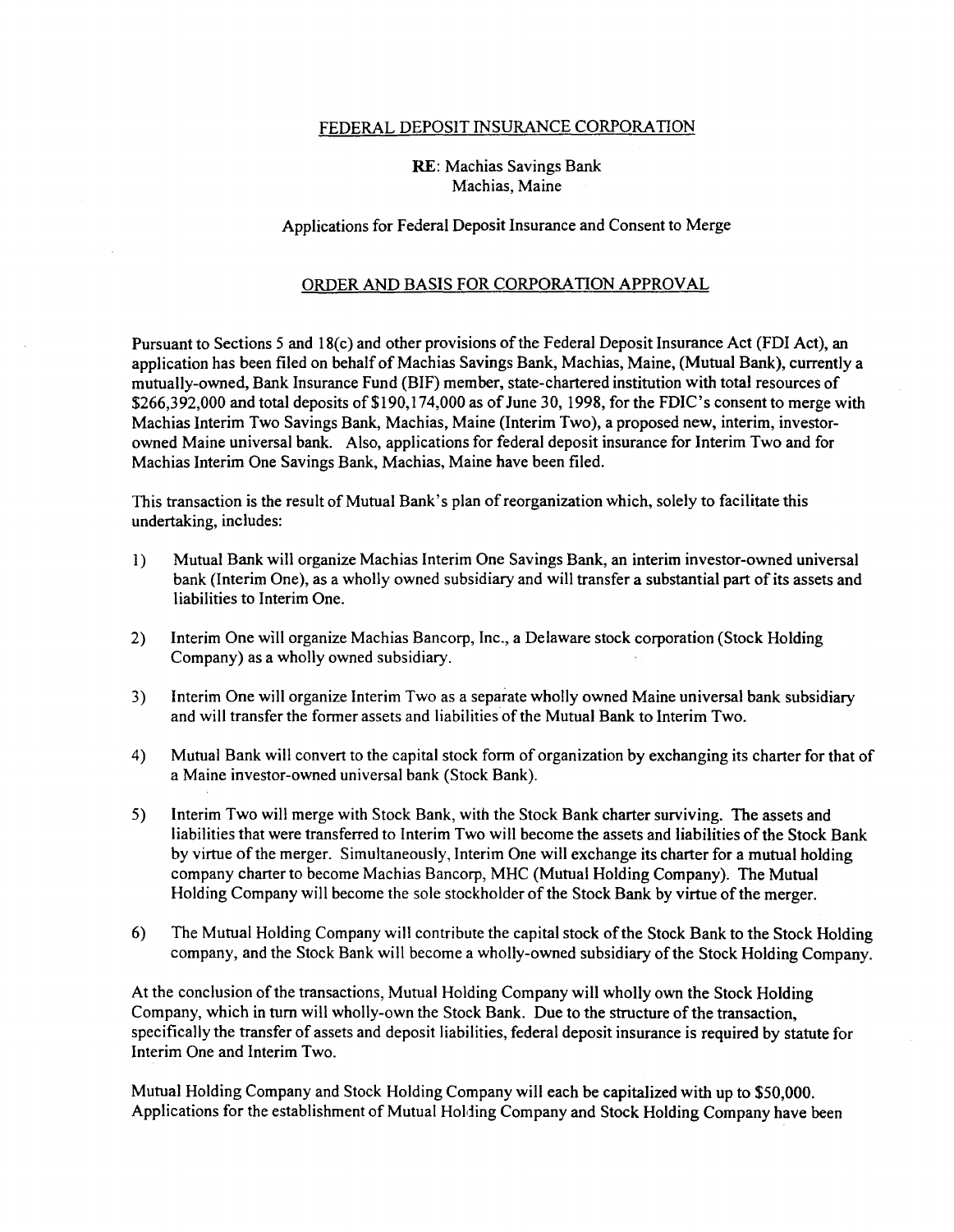filed with the Federal Reserve Bank of Boston. The resultant bank will operate with the title of Machias Savings Bank, Machias, Maine. Following the consummation of the merger, the resultant bank will operate the same banking business, with the same management, at the same locations now being served by Mutual Bank. The proposed transaction, per se, will not alter the competitive structure of banking in the market served by Mutual Bank. The resultant bank's principal office will be at 4 Center Street, Machias, Maine. Notice of the proposed transaction, in a form approved by the FDIC, has been published pursuant to the FDJ Act.

A review of available information, including the Community Reinvestment Act (CRA) Statements of the proponent, discloses no inconsistencies with the purposes of the CRA. The new institution is expected to continue to meet the credit needs of its entire community, consistent with the safe and sound operation of the institution.

In connection with the applications, the FDIC has taken into consideration the financial and managerial resources and future prospects of the proponent banks and the resultant bank, and the convenience and needs of the community to be served. Having found favorably on all statutory factors and having considered other relevant information, including all reports on the competitive factors furnished by the Comptroller of the Currency, the Board of Governors of the Federal Reserve System, the Office of Thrift Supervision, and the Attorney General of the United States, it is the FDIC's judgement that the applications should be and hereby are approved, subject to the following conditions:

- 1. Federal deposit insurance shall not become effective unless and until the applicant has received approval from the Federal Reserve for the establishment of Machias Bancorp, Inc. as a stock holding company and Machias Bancorp, MHC, as a mutual holding company.
- 2. The transaction may not be consummated unless the Plan of Reorganization receives prior approval by an affirmative vote of at least a majority of the total votes eligible to be cast by the Mutual Bank's depositors.
- 3. Unless prior notice is provided to and non-objection is received from the FDIC, no shares of the stock of Machias Savings Bank shall be sold, transferred or otherwise disposed of, to any persons (including any Employee Stock Ownership Plan) other than Machias Bancorp, Inc.
- 4. That, prior to a sale, transfer or other disposition of any shares of Machias Bancorp Inc., by Machias Bancorp, MHC to any person (including any Employee Stock Ownership Plan), or a conversion of the Machias Bancorp, MHC. to stock form, Machias Savings Bank will provide written notification to the FDIC and provide the FDIC with copies of all documents filed with state and federal banking and/or securities regulators in connection with any such sale, transfer, disposition or conversion.
- 5. That, should any shares of stock of Machias Savings Bank or Machias Bancorp. Inc. be issued to persons other than the Mutual Holding Company, any dividends waived by the Mutual Holding Company must be retained by Machias Bancorp, Inc. or Machias Savings Bank and segregated, earmarked, or otherwise identified on its books and records; such amounts must be taken into account in any valuation of the institution and factored into the calculation used in establishing a fair and reasonable basis for exchanging shares in any subsequent conversion of the Mutual Holding Company to stock form; such amounts shall not be available for payment to or the value thereof transferred to minority shareholders, by any means including through dividend payments or at liquidation.